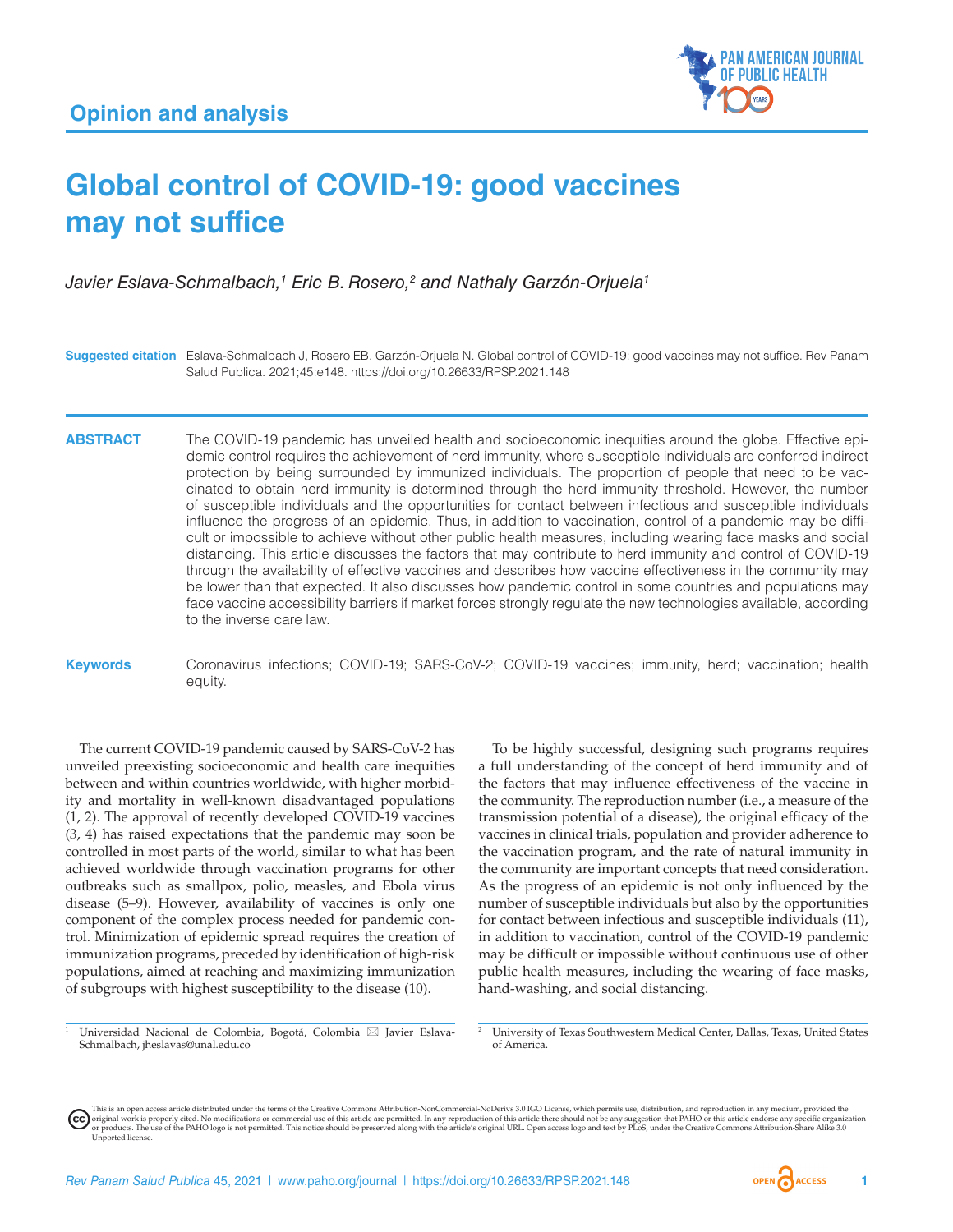Furthermore, pandemic control in some countries and populations may face the barrier of vaccine accessibility. In the case of COVID-19, where new vaccines (3) are in the process of being deployed in the community, there is the possibility of occurrence of an inequality phenomenon known as the inverse care law (12). In these circumstances, the vaccines would be available first to wealthier countries and, within countries, to groups with higher socioeconomic status, instead of being available first to the populations in most need. In this article, we discuss the factors that may contribute to herd immunity and control of the COVID-19 pandemic in the context of availability of recently developed vaccines.

## **HERD IMMUNITY**

The term herd immunity was first mentioned by Potter in 1918 in a descriptive study on contagious abortion in cattle (13). In 1923, Topley and Wilson (14) investigated herd immunity in experiments where they assessed the specific mortality from exposure to *Bacterium enteritidis* in various clusters of mice that differed in the proportions of immunized and non-immunized animals. The specific mortality rate in cages containing non-immunized mice was 96.7% compared with about 33.3% in those containing immunized mice. However, in cages where 1/3 of the animals were vaccinated, the mortality rate was much lower (56.7%) than that expected based on an individual immunity effect. The authors suggested that the "immunity of a herd" and individual immunity are different entities affected by various factors (14). Herd immunity can be understood then as the group resistance to the attack by an infectious disease given by a large proportion of immunized individuals that hinders the contact of susceptible individuals with those that are infective (10). Herd immunity is also referred to as indirect protection given by living in a highly immunized population (15).

In the 1950s and 1960s, herd immunity became a crucial concept for public health policy when using new vaccines (10). This proposal was used as a successful World Health Organization (WHO) strategy to eradicate smallpox in the world (7). The smallpox vaccination strategy determined that 80% of people needed to be vaccinated as the standard aim to obtain herd immunity (7). The vaccination coverage required to prevent outbreaks of infectious diseases in the population can be calculated based on the concept of the herd immunity threshold (It) (16, 17), defined as the proportion of individuals in a population who cannot transmit the disease because they have acquired immunity (17). Control of outbreaks of the disease will occur when the proportion of immune individuals in a community is larger than this threshold. A basic way of calculating It involves the use of the basic reproduction number (R0) (Equation 1). R0 represents the number of secondary infections produced by each infected individual in a completely susceptible population (18).

$$
It = 1 - \left(\frac{1}{R0}\right)
$$
 (Equation 1) (16, 17)

During the evolution of a pandemic, this number changes because of the increasing number of naturally immunized people and different adherence levels to epidemiologic control measures, which is then called the current reproduction number, Rt  $(R$  at time t). The vaccination coverage  $(Vc)$ —i.e., the proportion of the population that needs to receive the vaccine to

obtain herd immunity—can be calculated from the herd immunity threshold and the clinical vaccine efficacy (E) (Equation 2).

$$
Vc = \frac{It}{E} = \frac{\left(\left[1 - \left(\frac{1}{Rt}\right)\right]\right)}{E}
$$
 (Equation 2) (16, 17)

However, when a variable proportion of the population is partially protected by natural immunization (In), the vaccination coverage required to achieve herd immunity needs to be recalculated according to Equation 3.

$$
Vc = \frac{It - In}{E} = \frac{\left[1 - \left(\frac{1}{Rt}\right)\right] - In}{E}
$$
 (Equation 3) (16, 17)

Based on the previous equations (16, 19), we constructed graphs to estimate the critical vaccination coverage required to obtain herd immunity using current data on the COVID-19 pandemic. We assumed that at the time the vaccines will be widely available to the public, about 10% to 20% of the population will be naturally immunized by exposure to the infection. A series of current reproduction numbers often reported for the COVID-19 pandemic (Rt from 1.5 to 6.0) (20, 21) were used for our estimates. This allows the introduction of variability on the pandemic's behavior in the equations, given by a multi-intervention strategy that may include a combination of vaccination and other control measures (20, 21). A clinical efficacy of the COVID-19 vaccine of 90% (representing behavior in the controlled environment of clinical trials) was used for our estimates. A critical factor that impacts the success of vaccination programs in achieving herd immunity is the actual effectiveness of the vaccine in the community (Ec) (Equation 4). Ec is influenced by a variety of factors, including the immunological efficacy of the vaccine (E) (as reported in clinical trials), emergence of new variants of the virus against which the vaccine is less effective, population adherence to vaccination (ADHPo) (individuals may be willing to receive none, part, or the entire vaccination schedule), and provider adherence to the program (ADHProv) (maintenance of adequate vaccine cold chain, appropriate vaccine injection technique, effective follow-up of individuals to guarantee completion of the vaccination schedule). In high-income countries, Ec is probably not strongly affected by provider adherence but may be affected by population adherence in some communities and those with stronger antivaccine groups. In contrast, in low-income countries, Ec may be impacted both by population and provider adherence.

$$
Ec = E^*ADHprov^*ADHpo
$$
 (Equation 4), adapted from (22, 23)

Finally, Equation 5 includes all the above-mentioned factors used in the calculation of the critical vaccination coverage needed to obtain herd immunity.

$$
Vc = \frac{It - In}{Ec} = \frac{\left[1 - \left(\frac{1}{Rt}\right)\right] - In}{Ec}
$$
 (Equation 5)

Figures 1a and 1b display the critical vaccination coverage needed to establish herd immunity in a population with 10% or 20% rates of natural immunization by infection, respectively, in the ideal circumstance of 100% population and provider adherence.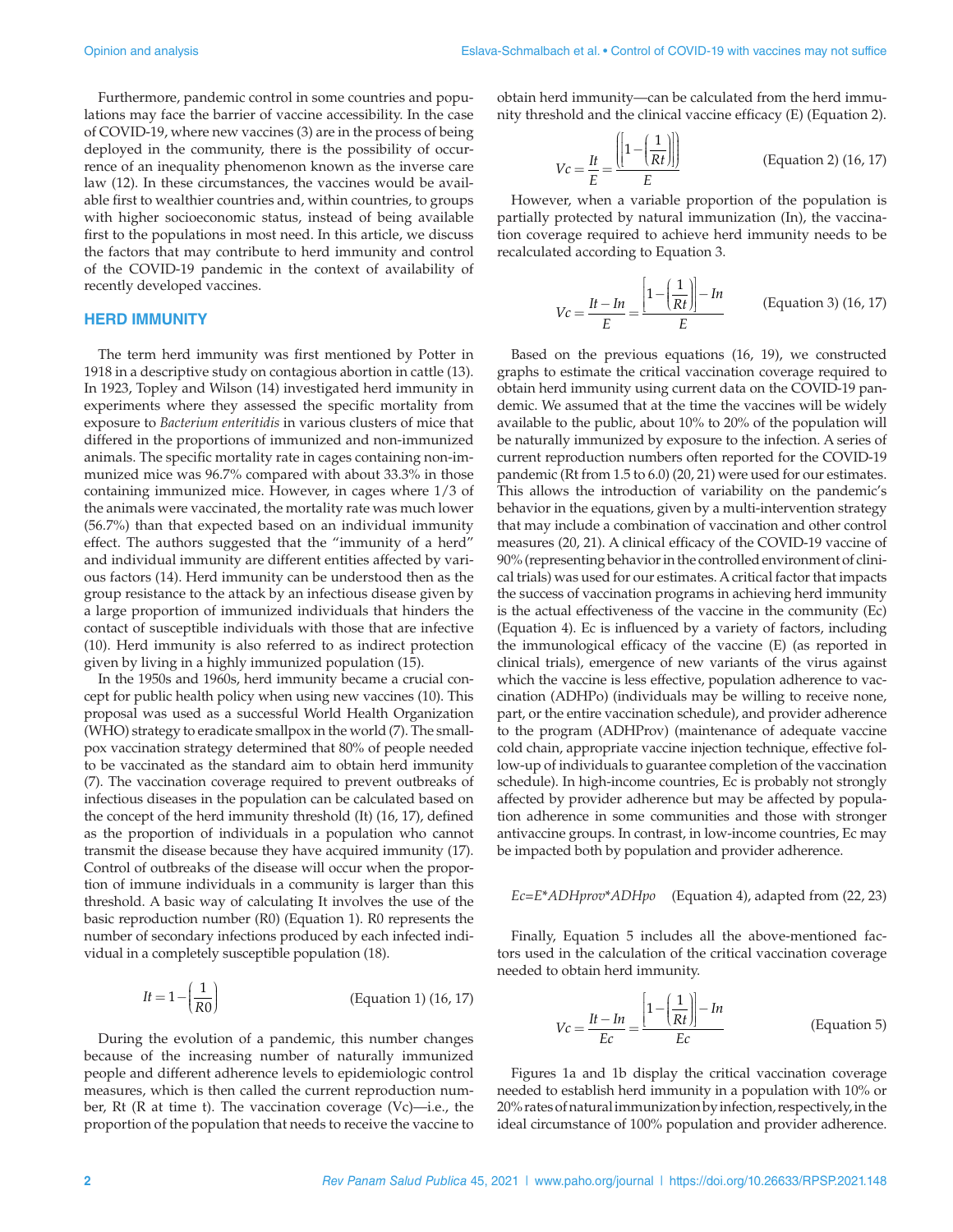## **FIGURE 1. Vaccination coverage required to extinguish a COVID-19 outbreak in communities with various levels of adherence to vaccination programs and different degrees of natural immunization across a series of effective reproduction number values**







Adh= Adherence. **Source:** Prepared by the authors

In this case, the vaccine effectiveness in the community would be 90%, equivalent to the 90% original clinical efficacy of the vaccine in the research trials. Herd immunity in these scenarios could be achieved by vaccination of a reasonable proportion of the population across a variety of Rt values. For example, for an Rt = 3.0, a 90% effective COVID-19 vaccine would require a critical vaccination coverage of 62% to obtain herd immunity when 10% of the population is naturally immunized (Figure 1a), and 51% when 20% of the population is naturally immunized (Figure 1b).

The critical vaccination coverage required for herd immunity at different levels of vaccine effectiveness in the community (decreasing population or provider adherence) is displayed in Figures 1c and 1d. For any value of Rt, the proportion of the population that needs to be effectively vaccinated would increase exponentially as the adherence to the vaccination program decreases. Depending on variations on Rt and adherence, in some cases, even vaccination of the whole population would not suffice to extinguish the epidemic outbreak. For example, when the adherence to the vaccine is 60%, the respective effectiveness in the community is about 54% (Figure 1c). In this case, when Rt is equal to 2.0, about 75% of the population would need to be vaccinated to control a COVID-19 outbreak. However, if the Rt value increases to 3.0, even vaccination of 100% of the population eligible for vaccination would not be enough to control the outbreak by vaccination alone.

The spread of the virus depends on the number of susceptible individuals (which may be decreased by vaccination) but also on changes in the transmission rate (affected by other mitigation strategies) (24). Evidence on the efficacy of current COVID-19 vaccines to prevent viral transmission is scarce,

and the extent of natural immunity conferred by the disease is uncertain. Therefore, it is of paramount importance to note that herd immunity may be impossible to achieve with vaccination alone (25, 26) in communities with low rates of adherence to vaccination programs (where the proportion of susceptible population remains high) and low rates of compliance with non-immunologic mitigation measures (which increases Rt due to higher chances of contact between infected and susceptible individuals). Despite the availability of highly effective vaccines, other control measures—including social distancing, use of face masks, and frequent hand-washing—should not be overlooked and are still necessary to obtain rapid control and eradication of the current COVID-19 pandemic (27–29). Furthermore, herd immunity works within the herd. If individuals move from or to other clusters, they will not be protected by the herd, which highlights the importance of minimizing movement of individuals between communities and/or the importance of achieving herd immunity everywhere. The emergence of new variants of SARS-CoV-2 that are not neutralized by preexisting antibodies or are less effectively covered by current vaccines has an additional effect on herd immunity. Also, vaccination programs initially exclude the population under 16 years of age, which may become a reservoir contributing to maintaining circulation of the virus in the community, and thus affecting the herd immunity threshold (30–32).

# **INVERSE EQUITY AND THE INVERSE CARE LAW**

As vaccines are the main component to achieve the herd immunity threshold in a population, the success of a systematic immunization program requires that vaccines reach all types of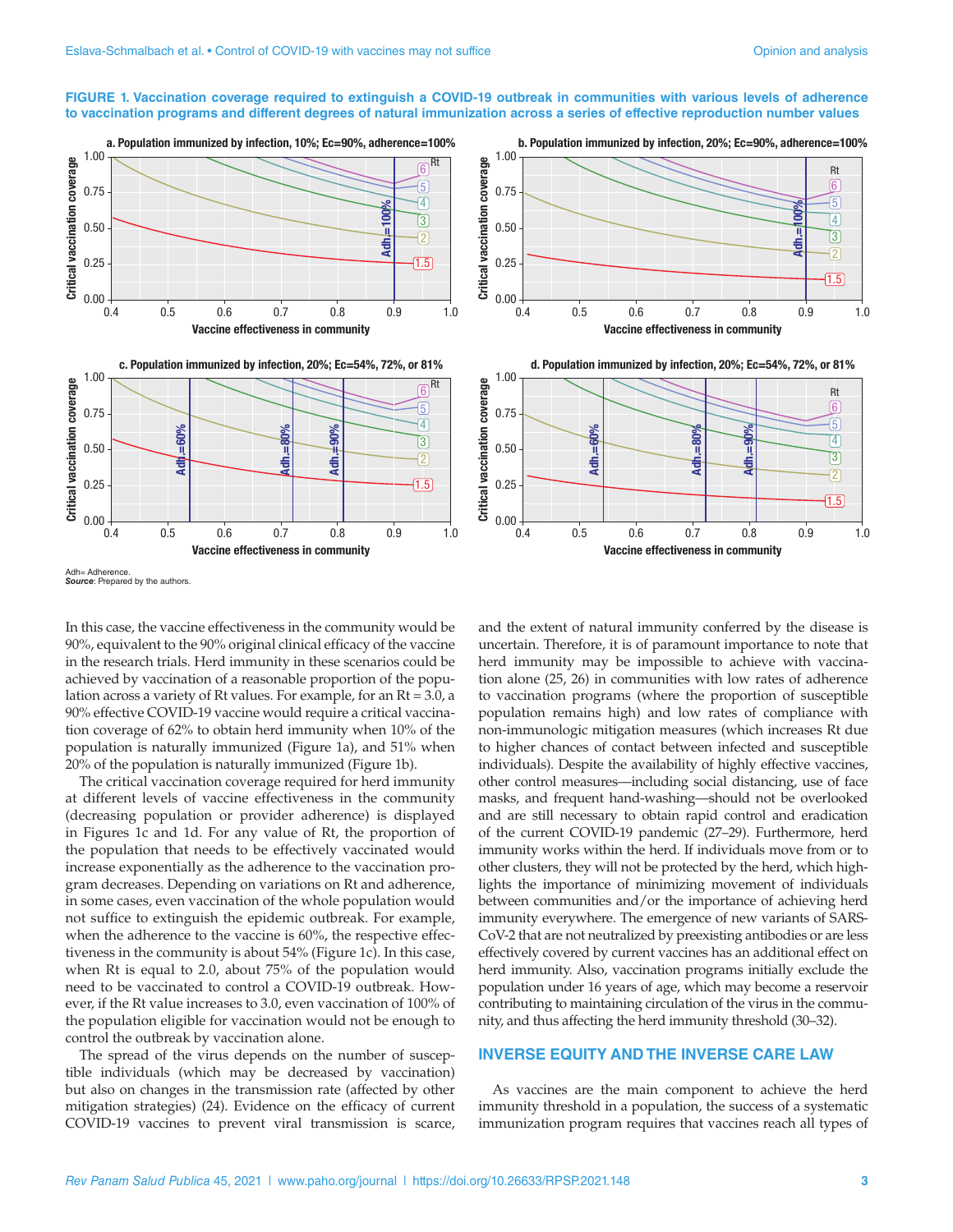#### **FIGURE 2. Coverage of COVID-19 vaccination: people who received at least one dose of the vaccine**



Source: Official data collated by Our World in Data

Source: Ritchie H, Ortiz-Ospina E, Beltekian D, Mathieu E, Hasell J, Macdonald B, et al. Coronavirus (COVID-19) Vaccinations - Statistics and Research [Internet]. Our World in Data (open source). 2021 [cited 2021<br>May 17].

subgroups of the population, regardless of their socioeconomic condition, rather than aiming to reach any specified overall proportion of the population. As the COVID-19 pandemic has spread worldwide, demand has exceeded supply of the vaccines. Hart proposed the inverse care law in 1971, which happens when "the availability of good medical care tends to vary inversely with the need of the population served" (12). In other words, the implementation of new medical technologies is pushed by market forces to a population with less need instead of people who need it the most. Furthermore, Hart theorized that the inverse care law operated entirely when medical care was exposed to market forces (12). This law was later validated by Victora et al. (33) as inverse equity, showing how inequity ratios increased between rich and poor people, based on morbidity and mortality indicators, when a new public health intervention was implemented.

In the case of the COVID-19 pandemic, the vaccine is the new public health intervention that has been introduced in the world as a new "business." Market forces have pushed this technology to the wealthiest countries and the most affluent people within the nations (34) (Figure 2). In 2020, several high-income nations created stimulus packages in the form of grants and loans to promote the development of COVID-19 vaccines. In

return, vaccine developers entered into agreements that gave their sponsors priority access to future vaccines (35). As a result, high-income countries, which comprise 14% of the world's population, had purchased 53% of the annual production of COVID-19 vaccines and had vaccinated about 25% of their populations by the first trimester of 2021. In contrast, vaccination had reached less than 1% of people living in low-income countries (36–38). Considering the Americas, of the 380 million vaccine doses administered worldwide, 29% have been given to the 331 million population of the United States of America and only 6% to the 431 million population of South America. The COVID-19 Vaccines Global Access (COVAX) facility emerged as a global solidarity effort aimed at narrowing vaccine access inequalities by vaccinating high-risk populations in both highand low-income countries (38, 39). However, vaccine-hoarding actions of rich countries have diminished the ability of COVAX to provide a sufficient amount of vaccines to low- and middle-income countries. Accordingly, it is predicted that <20% of the population of these countries will be fully vaccinated by the end of 2021. Furthermore, because of the lack of capacity to appropriately refrigerate and administer the vaccine, current COVID-19 vaccines may take even longer to reach remote parts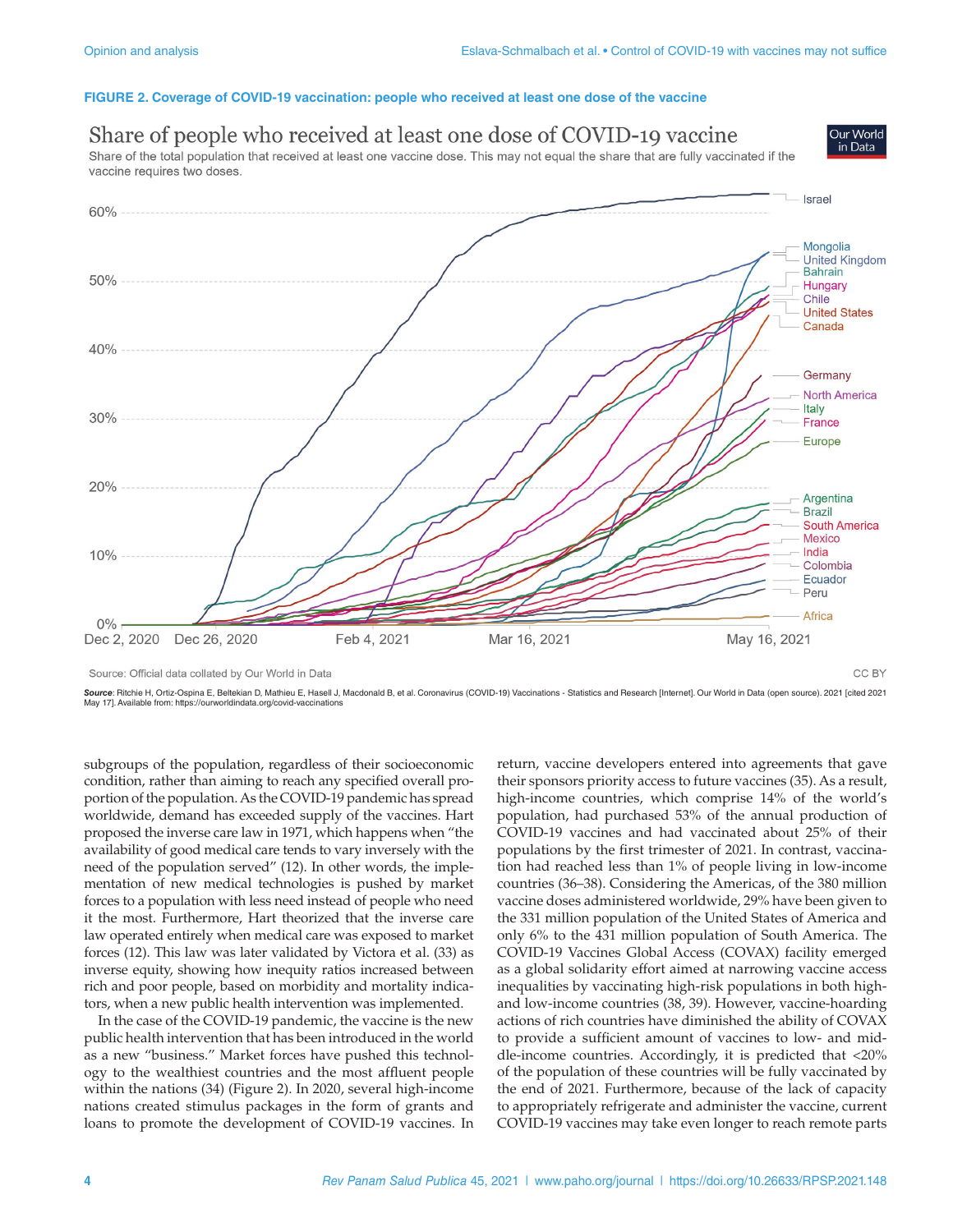of low-income countries. Finally, evidence of racial and socioeconomic inequalities in the distribution of COVID-19 vaccines and the effects of this have been revealed within various nations, where high-risk people in communities of low-income status, racial and ethnic minorities, and persons with disability are having less access to the vaccines (40–43). It appears that the inverse equity law has been proved again in the context of the new COVID-19 vaccines, and hence, the world will need several years to control the pandemic (34) (Figure 2).

In conclusion, effective control of an epidemic outbreak requires achievement of herd immunity, where susceptible individuals receive indirect protection by living in a population that is highly immunized, either by natural immunization from infection or by vaccination. The proportion of the population that requires vaccination to obtain herd immunity can be determined by the calculation of the herd immunity threshold. However, the required vaccination coverage is affected by the proportion of naturally immunized individuals in the population and by factors that may decrease the effectiveness of the vaccine compared with what was observed in clinical trials. Based on current epidemiologic data on the COVID-19 pandemic, we provided some examples of the vaccination coverage required to extinguish a COVID-19 outbreak in communities with various levels of adherence to vaccination programs and different degrees of natural immunization. As the spread of infectious disease depends also on the opportunities for contact between infected and susceptible individuals, in communities with high disease transmission potential (large R0) and low adherence to vaccination, herd immunity and outbreak control may not be obtainable even if the entire population eligible for vaccination receives the vaccine. Therefore, other epidemiologic control measures, including social distancing, use of face masks, and frequent hand-washing, should not be overlooked. Low- and middle-income countries face additional barriers to pandemic control. By the effects of the inverse equity law, market forces have made most of the initial production of the newly developed COVID-19 vaccines available to wealthier nations first. Low- and middle-income countries have been suffering and will keep suffering the prolonged morbidity and mortality associated with the pandemic. It is highly relevant to monitor and research emerging inequalities related with COVID-19 vaccine coverage as a result of the inverse care law.

**Author contributions.** The authors contributed equally to this article.

**Conflict of interest.** None declared.

**Disclaimer.** Authors hold sole responsibility for the views expressed in the manuscript, which may not necessarily reflect the opinion or policy of the *RPSP/PAJPH* and/or the Pan American Health Organization.

### **REFERENCES**

- 1. Ramasamy R, Milne K, Bell D, Stoneham S, Chevassut T. Molecular mechanisms for thrombosis risk in Black people: a role in excess mortality from COVID-19. Br J Haematol. 2020 Jul;190(2):e78–e80. doi: 10.1111/bjh.16869
- 2. Laster Pirtle WN. Racial Capitalism: A Fundamental Cause of Novel Coronavirus (COVID-19) Pandemic Inequities in the United States. Health Educ Behav. 2020 Aug;47(4):504–8. doi: 10.1177/1090198120922942
- 3. Covid-19 Vaccine Tracker: Latest Updates The New York Times [Internet]. [cited 2020 Dec 14]. Available from: [https://www.nytimes.](https://www.nytimes.com/interactive/2020/science/coronavirus-vaccine-tracker.html) [com/interactive/2020/science/coronavirus-vaccine-tracker.html](https://www.nytimes.com/interactive/2020/science/coronavirus-vaccine-tracker.html)
- 4. Polack FP, Thomas SJ, Kitchin N, Absalon J, Gurtman A, Lockhart S, et al. Clinical Trial Group. Safety and Efficacy of the BNT162b2 mRNA Covid-19 Vaccine. N Engl J Med. 2020 Dec 31;383(27):2603– 15. doi: 10.1056/NEJMoa2034577
- 5. Aylward B, Tangermann R. The global polio eradication initiative: Lessons learned and prospects for success. Vaccine. 2011;29(Suppl. 4):D80–5. doi: 10.1016/j.vaccine.2011.10.005
- 6. Breman JG, Arita I. The certification of smallpox eradication and implications for guinea worm, poliomyelitis, and other diseases: Confirming and maintaining a negative. Vaccine. 2011;29(Suppl. 4):D41–8. doi: 10.1016/j.vaccine.2011.06.018. Epub 2011 Dec 18.
- 7. Fenner F, Henderson DA, Arita I, Jezek Z, Ladnyi ID. Smallpox and its eradication. Geneva: World Health Organization; 1988.
- 8. Andrus JK, de Quadros CA, Castillo Solórzano C, Roses Periago M, Henderson DA. Measles and rubella eradication in the Americas. Vaccine. 2011;29(Suppl. 4):D91–6. doi: 10.1016/j.vaccine.2011.04.059
- 9. Henao-Restrepo AM, Camacho A, Longini IM, Watson CH, Edmunds WJ, Egger M, et al. Efficacy and effectiveness of an rVSV-vectored vaccine in preventing Ebola virus disease: final results from the Guinea ring vaccination, open-label, cluster-randomised trial (Ebola Ça Suffit!). Lancet. 2017;389(10068):505–18.
- 10. Fox JP, Elveback L, Scott W, Gatewood L, Ackerman E. Herd immunity: Basic concept and relevance to public health immunization practices. Am J Epidemiol. 1971;94(3):179–89.
- 11. Fine PEM. Herd immunity: History, theory, practice. Epidemiol Rev. 1993;15(2):265–302.
- 12. Hart JT. The Inverse Care Law. Lancet. 1971;297(7696):405–12.
- 13. Department of Veterinary Medicine. Agricultural Experiment Station (Circular No69) [Internet]. Kansas State agricultural college. 1918 [cited 2021 May 17]. Available from: [https://www.ksre.k-state.](https://www.ksre.k-state.edu/historicpublications/pubs/SC069.PDF) [edu/historicpublications/pubs/SC069.PDF](https://www.ksre.k-state.edu/historicpublications/pubs/SC069.PDF)
- 14. Topley W, Wilson G. The spread of bacterial infection, the problem of herd immunity. J Hyg. 1923;May; 21(3):243–249.
- 15. Fine P, Eames K, Heymann DL. "Herd immunity": A rough guide. Clin Infect Dis. 2011;52(7):911–6.
- 16. Plans-Rubió P. The vaccination coverage required to establish herd immunity against influenza viruses. Prev Med (Baltim). 2012;55(1):72–7.
- 17. Anderson RM. The concept of herd immunity and the design of community-based immunization programmes. Vaccine. 1992;10(13):928–35.
- 18. Simoneaux R, Shafer SL. Separating R0 from Rt. ASA Monit. 2020 Jul;84(7):19–20.
- 19. Anderson M, May R. Infectious Diseases of Humans: Dynamics and Control. Oxford: Oxford University Press; 1992.
- 20. Kwok KO, Lai F, Wei WI, Wong SYS, Tang JWT. Herd immunity – estimating the level required to halt the COVID-19 epidemics in affected countries. J Infect. 2020;80(6):e32–3.
- 21. Katul GG, Mrad A, Bonetti S, Manoli G, Parolari AJ. Global convergence of COVID-19 basic reproduction number and estimation from early-time SIR dynamics. PLoS One. 2020 Sep;15(9 September).
- 22. Eslava-Schmalbach J, Sandoval-Vargas G, Mosquera P. Incorporating equity into developing and implementing for evidence-based clinical practice guidelines | Consideraciones de equidad en el desarrollo e implementación de guías de práctica clínica basada en la evidencia. Rev Salud Publica. 2011;13(2):339–51.
- 23. Tugwell P, Bennett KJ, Sackett DL, Haynes RB. The measurement iterative loop: A framework for the critical appraisal of need, benefits and costs of health interventions. J Chronic Dis. 1985;38(4): 339–51.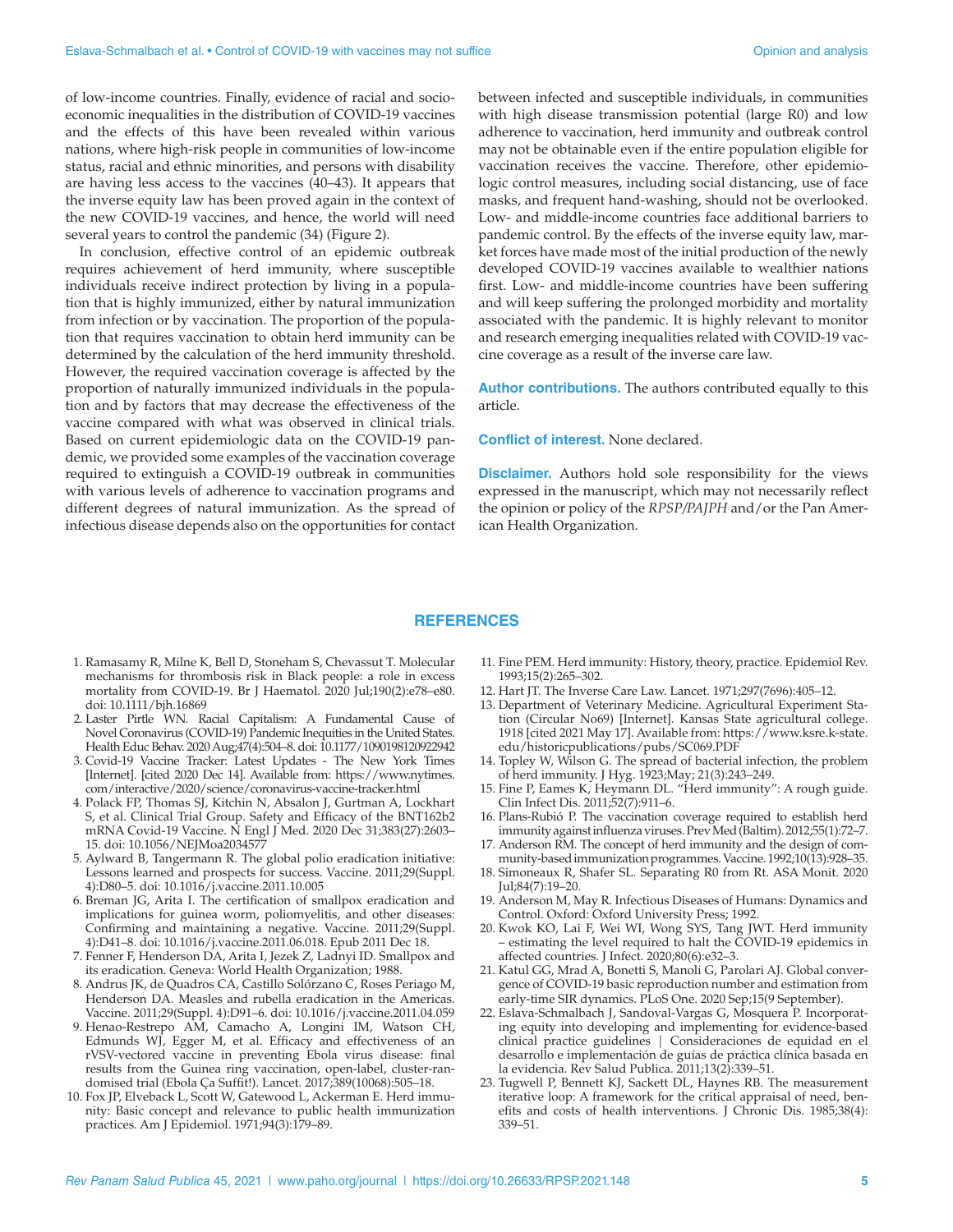- 24. Ridenhour B, Kowalik JM, Shay DK. Unraveling R 0: Considerations for Public Health Applications. Am J Public Health. 2014;104(2):e32– 41. doi: 10.2105/AJPH.2013.301704
- 25. Albert S. Opinion: Targeting herd immunity from COVID-19 without a vaccine remains a deadly idea — here's why. MarketWatch: The Conversation. 2020. p. 15.
- 26. Bartsch SM, Shea KJO, Ferguson MC, Bottazzi ME, Wedlock PT, Strych U, et al. Vaccine Efficacy Needed for a COVID-19 Coronavirus Vaccine to Prevent or Stop an Epidemic as the Sole Intervention. Am J Prev Med. 2020;59(4):493–503.
- 27. Li T, Liu Y, Li M, Qian X, Dai SY. Mask or no mask for COVID-19: A public health and market study. Thavorn K, editor. PLoS One. 2020;15(8):e0237691. doi: 10.1371/journal.pone.0237691
- 28. Wu H, Huang J, Zhang CJP, He Z, Ming W-K. Facemask shortage and the novel coronavirus disease (COVID-19) outbreak: Reflections on public health measures. EClinicalMedicine. 2020;21:100329. doi: 10.1016/j.eclinm.2020.100329
- 29. Tang B, Wang X, Li Q, Bragazzi NL, Tang S, Xiao Y, et al. Estimation of the Transmission Risk of the 2019-nCoV and Its Implication for Public Health Interventions. J Clin Med. 2020;9(2):462. doi: 10.3390/ icm9020462
- 30. Schwarzinger M, Watson V, Arwidson P, Alla F, Luchini S. COVID-19 vaccine hesitancy in a representative working-age population in France: a survey experiment based on vaccine characteristics. Lancet Public Heal. 2021;6(4):e210–21. doi: 10.1016/S2468-2667(21)00012-8
- 31. Sabino EC, Buss LF, Carvalho MPS, Prete CA, Crispim MAE, Fraiji NA, et al. Resurgence of COVID-19 in Manaus, Brazil, despite high seroprevalence. Lancet. 2021;397(10273):452–5. doi: 10.1016/ S0140-6736(21)00183-5
- 32. Abdool Karim SS, de Oliveira T. New SARS-CoV-2 Variants Clinical, Public Health, and Vaccine Implications. N Engl J Med. 2021;384(19):1866–8. doi: 10.1056/NEJMc2100362
- 33. Victora CG, Vaughan JP, Barros FC, Silva AC, Tomasi E. Explaining trends in inequities: Evidence from Brazilian child health studies. Lancet. 2000;356(9235):1093–8.
- 34. Ritchie H, Ortiz-Ospina E, Beltekian D, Mathieu E, Hasell J, Macdonald B, et al. Coronavirus (COVID-19) Vaccinations - Statistics and Research [Internet]. Our World in Data (open source). 2021 [cited 2021 May 17]. Available from: [https://ourworldindata.org/](https://ourworldindata.org/covid-vaccinations) [covid-vaccinations](https://ourworldindata.org/covid-vaccinations)
- 35. Nhamo G, Chikodzi D, Kunene HP, Mashula N. COVID-19 vaccines and treatments nationalism: Challenges for low-income

countries and the attainment of the SDGs. Glob Public Health. 2021 Mar;16(3):319–39. doi: 10.1080/17441692.2020

- 36. Binagwaho A, Mathewos K, Davis S. Equitable and Effective Distribution of the COVID-19 Vaccines - A Scientific and Moral Obligation. Int J Health Policy Manag. 2021 Apr 26. doi: 10.34172/ ijhpm.2021.49
- 37. Coronavirus: WHO chief criticises "shocking" global vaccine divide - BBC News, April 10, 2021 [Internet] [cited 2021 May 20]. Available from: <https://www.bbc.com/news/world-56698854>
- 38. OECD iLibrary. OECD Policy Responses to Coronavirus. Access to COVID-19 vaccines: Global approaches in a global crisis [Internet]. OECD iLibrary. Available from: [https://www.oecd-ilibrary.org/](https://www.oecd-ilibrary.org/social-issues-migration-health/access-to-covid-19-vaccines-global-approaches-in-a-global-crisis_c6a18370-en) [social-issues-migration-health/access-to-covid-19-vaccines-global](https://www.oecd-ilibrary.org/social-issues-migration-health/access-to-covid-19-vaccines-global-approaches-in-a-global-crisis_c6a18370-en)[approaches-in-a-global-crisis\\_c6a18370-en](https://www.oecd-ilibrary.org/social-issues-migration-health/access-to-covid-19-vaccines-global-approaches-in-a-global-crisis_c6a18370-en)
- 39. COVAX: Working for global equitable access to COVID-19 vaccines [Internet]. World Health Organization. 2021 [cited 2021 May 17]. Available from:<https://www.who.int/initiatives/act-accelerator/covax>
- 40. Johnson JH, Bonds JM, Parnell AM, Bright CM. Coronavirus Vaccine Distribution: Moving to a Race Conscious Approach for a Racially Disparate Problem. Racially Disparate Problem. J Racial Ethn Health Disparities. 2021 Aug;8(4):799–802. doi: 10.1007/s40615-021-01051-2
- 41. Laurencin CT. Addressing Justified Vaccine Hesitancy in the Black Community. J Racial Ethn Health Disparities. 2021 Jun;8(3):543–6. doi: 10.1007/s40615-021-01025-4
- 42. Curtis HJ, Inglesby P, Morton CE, MacKenna B, Walker AJ, Morley J, et al. Trends and clinical characteristics of COVID-19 vaccine recipients: a federated analysis of 57.9 million patients' primary care records in situ using OpenSAFELY. medRxiv [Internet]; 2021. Available from: [https://www.medrxiv.org/content/early/2021/04/09/](https://www.medrxiv.org/content/early/2021/04/09/2021.01.25.21250356) [2021.01.25.21250356](https://www.medrxiv.org/content/early/2021/04/09/2021.01.25.21250356)
- 43. Black M, Ford J, Lee A. Vaccination against COVID-19 and inequalities - Avoiding making a bad situation worse. Public Health Pract (Oxf). 2021 Nov;2:100101. doi: 10.1016/j.puhip.2021.10010

Manuscript submitted on 6 March 2021. Revised version accepted for publication on 27 May 2021.